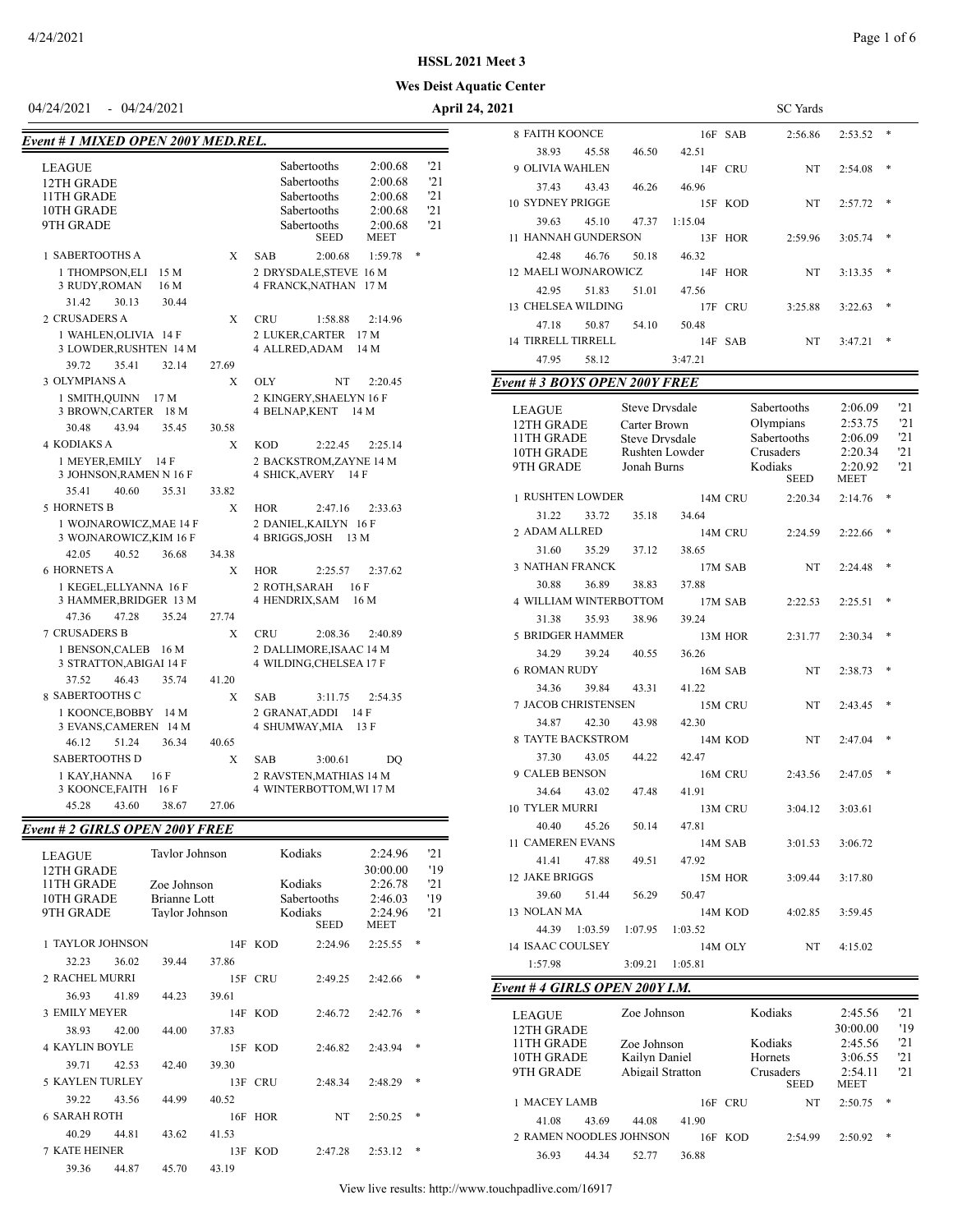### **HSSL 2021 Meet 3**

**Wes Deist Aquatic Center**

| 14/24/2021 |  | 04/24/2021 |  |
|------------|--|------------|--|
|------------|--|------------|--|

| <b>3 ABIGAIL STRATTON</b> |       |         |       | 14F CRU | 2:54.11 | 2:57.97 | $\ast$ |
|---------------------------|-------|---------|-------|---------|---------|---------|--------|
| 38.79                     | 47.39 | 53.61   | 38.18 |         |         |         |        |
| <b>4 CHARLY DIXON</b>     |       |         |       | 14F HOR | 3:21.09 | 3:10.25 | $*$    |
| 41.46                     | 50.68 | 55.00   | 43.11 |         |         |         |        |
| 5 OLIVIA WAHLEN           |       |         |       | 14F CRU | NT      | 3:10.87 | *      |
| 44.10                     | 50.07 | 52.83   | 43.87 |         |         |         |        |
| <b>6 TILLY BACKSTROM</b>  |       |         |       | 17F KOD | 3:21.55 | 3:11.81 | $*$    |
| 43.07                     | 46.36 | 1:00.38 | 42.00 |         |         |         |        |
| <b>7 AVERY SHICK</b>      |       |         |       | 14F KOD | NT      | 3:28.44 | $*$    |
| 54.29                     | 51.22 | 1:02.35 | 40.58 |         |         |         |        |
| 8 HANNA KAY               |       |         |       | 16F SAB | 3:26.91 | 3:28.78 | $*$    |
| 46.47                     | 48.99 | 1:03.43 | 49.89 |         |         |         |        |

# *Event # 5 BOYS OPEN 200Y I.M.*

| <b>LEAGUE</b><br>12TH GRADE<br>11TH GRADE<br>10TH GRADE<br>9TH GRADE |         | <b>Steve Drysdale</b><br>Nick Brown<br>Steve Drysdale<br>Eli Thompson<br>Tyler Green |         | Sabertooths<br>Crusaders<br>Sabertooths<br>Sabertooths<br>Olympians<br><b>SEED</b> | 2:24.76<br>2:37.06<br>2:24.76<br>2:39.71<br>2:35.17<br><b>MEET</b> |   | 21<br>'19<br>'21<br>21<br>'19 |
|----------------------------------------------------------------------|---------|--------------------------------------------------------------------------------------|---------|------------------------------------------------------------------------------------|--------------------------------------------------------------------|---|-------------------------------|
| <b>1 ELI THOMPSON</b>                                                |         |                                                                                      | 15M SAB | 2:39.71                                                                            | 2:36.83                                                            | * |                               |
| 31.79                                                                | 38.97   | 49.38                                                                                | 36.69   |                                                                                    |                                                                    |   |                               |
| 2 RUSHTEN LOWDER                                                     |         |                                                                                      | 14M CRU | NT                                                                                 | 2:38.49                                                            | * |                               |
| 34.59                                                                | 41.27   | 45.77                                                                                | 36.86   |                                                                                    |                                                                    |   |                               |
| 3 ADAM ALLRED                                                        |         |                                                                                      | 14M CRU | 2:43.54                                                                            | 2:47.77                                                            |   |                               |
| 36.72                                                                | 42.77   | 49.15                                                                                | 39.13   |                                                                                    |                                                                    |   |                               |
| <b>4 MATHIAS RAVSTEN</b>                                             |         |                                                                                      | 14M SAB | 3:15.30                                                                            | 3:17.54                                                            |   |                               |
| 43.17                                                                | 51.07   | 57.08                                                                                | 46.22   |                                                                                    |                                                                    |   |                               |
| <b>5 ZAYNE BACKSTROM</b>                                             |         |                                                                                      | 14M KOD | NT                                                                                 | 3:40.71                                                            |   |                               |
| 52.95                                                                | 59.00   | 1:02.58                                                                              | 46.18   |                                                                                    |                                                                    |   |                               |
| <b>6 BOBBY KOONCE</b>                                                |         |                                                                                      | 14M SAB | NT                                                                                 | 3:44.26                                                            |   |                               |
| 45.58                                                                | 56.68   | 1:08.41                                                                              | 53.59   |                                                                                    |                                                                    |   |                               |
| 7 JOSH BRIGGS                                                        |         |                                                                                      | 13M HOR | NT 1                                                                               | 3:46.84                                                            |   |                               |
| 53.30                                                                | 1:00.64 | 1:05.65                                                                              | 47.25   |                                                                                    |                                                                    |   |                               |
| <b>CARTER LUKER</b>                                                  |         |                                                                                      | 17M CRU | NT                                                                                 | DO                                                                 |   |                               |
| 37.26                                                                | 45.10   | 52.66                                                                                | 45.46   |                                                                                    |                                                                    |   |                               |

# *Event # 6 GIRLS OPEN 50Y FREE*

| <b>LEAGUE</b><br>12TH GRADE<br>11TH GRADE<br>10TH GRADE<br>9TH GRADE | Taylor Johnson<br>Macev Lamb<br>Brianne Lott<br>Tavlor Johnson |         | Kodiaks<br>Crusaders<br>Sabertooths<br>Kodiaks<br><b>SEED</b> | :30.05<br>30:00.00<br>:31.10<br>:31.47<br>:30.05<br><b>MEET</b> |     | '21<br>'19<br>'21<br>'19<br>'21 |
|----------------------------------------------------------------------|----------------------------------------------------------------|---------|---------------------------------------------------------------|-----------------------------------------------------------------|-----|---------------------------------|
| <b>1 TAYLOR JOHNSON</b>                                              |                                                                | 14F KOD | :30.05                                                        | 28.89                                                           | $*$ |                                 |
| 28.89<br>2 KIM WOJNAROWICZ<br>29.87                                  |                                                                | 16F HOR | :30.86                                                        | 29.87                                                           | *   |                                 |
| 3 MACEY LAMB                                                         |                                                                | 16F CRU | :31.10                                                        | 31.05                                                           | *   |                                 |
| 31.05<br><b>4 ZOE BUG JOHNSON</b>                                    |                                                                | 16F KOD | :31.39                                                        | 31.93                                                           | $*$ |                                 |
| 31.93<br><b>5 EMILY MEYER</b><br>31.95                               |                                                                | 14F KOD | :31.37                                                        | 31.95                                                           | *   |                                 |
| <b>6 FAITH KOONCE</b><br>32.25                                       |                                                                | 16F SAB | :31.90                                                        | 32.25                                                           | *   |                                 |
| 7 RACHEL MURRI                                                       |                                                                | 15F CRU | :32.27                                                        | 32.29                                                           | *   |                                 |
| 32.29<br>8 KAILYN DANIEL                                             |                                                                | 16F HOR | :43.24                                                        | 32.87                                                           | *   |                                 |
| 32.87<br><b>9 SARAH ROTH</b><br>33.24                                |                                                                | 16F HOR | :33.02                                                        | 33.24                                                           | $*$ |                                 |

| 04/24/2021                    | $-04/24/2021$         |         |                 |                   |     | April 24, 2021                          |                     | <b>SC</b> Yards            |                  |            |
|-------------------------------|-----------------------|---------|-----------------|-------------------|-----|-----------------------------------------|---------------------|----------------------------|------------------|------------|
| <b>3 ABIGAIL STRATTON</b>     |                       | 14F CRU | 2:54.11         | $2:57.97$ *       |     | 10 KAYLIN BOYLE                         | 15F KOD             | :34.27                     | 33.57 *          |            |
| 38.79<br>47.39                | 53.61                 | 38.18   |                 |                   |     | 33.57                                   |                     |                            |                  |            |
| <b>4 CHARLY DIXON</b>         |                       | 14F HOR | 3:21.09         | $3:10.25$ *       |     | 11 OLIVIA WAHLEN                        | 14F CRU             | :32.83                     | $34.19$ *        |            |
| 41.46<br>50.68                | 55.00                 | 43.11   |                 |                   |     | 34.19                                   |                     |                            |                  |            |
| 5 OLIVIA WAHLEN               |                       | 14F CRU | NT              | $3:10.87$ *       |     | 12 KENYA LEZAMA-MARTINEZ                | 18F HOR             | NT                         | $34.80$ *        |            |
| 44.10<br>50.07                | 52.83                 | 43.87   |                 |                   |     | 34.80                                   |                     |                            |                  |            |
| <b>6 TILLY BACKSTROM</b>      |                       | 17F KOD | 3:21.55         | $3:11.81$ *       |     | 13 CHARLOTTE ZYLMAN                     | 15F OLY             | :34.63                     | $36.32$ *        |            |
| 43.07<br>46.36                | 1:00.38               | 42.00   |                 |                   |     | 36.32                                   |                     |                            |                  |            |
| <b>7 AVERY SHICK</b>          |                       | 14F KOD | NT              | 3:28.44<br>$\ast$ |     | <b>14 SYDNEY PRIGGE</b>                 | 15F KOD             | NT                         | 36.47 *          |            |
| 54.29<br>51.22                | 1:02.35               | 40.58   |                 |                   |     | 36.47                                   |                     |                            |                  |            |
| 8 HANNA KAY                   |                       | 16F SAB | 3:26.91         | $3:28.78$ *       |     | <b>15 SHAELYN KINGERY</b>               | 16F OLY             |                            | $36.60$ *        |            |
|                               | 1:03.43               |         |                 |                   |     |                                         |                     | :37.20                     |                  |            |
| 46.47<br>48.99                |                       | 49.89   |                 |                   |     | 36.60                                   |                     |                            |                  |            |
| Event # 5 BOYS OPEN 200Y I.M. |                       |         |                 |                   |     | 16 CLARA HOADLEY                        | 15F HOR             | :37.07                     | $36.81$ *        |            |
|                               | Steve Drysdale        |         | Sabertooths     | 2:24.76           | 21  | 36.81                                   |                     |                            |                  |            |
| <b>LEAGUE</b><br>12TH GRADE   | Nick Brown            |         | Crusaders       | 2:37.06           | '19 | 17 HANNAH GUNDERSON                     | 13F HOR             | :37.07                     | $37.87$ *        |            |
| 11TH GRADE                    | Steve Drysdale        |         | Sabertooths     | 2:24.76           | '21 | 37.87                                   |                     |                            |                  |            |
| 10TH GRADE                    | Eli Thompson          |         | Sabertooths     | 2:39.71           | 21  | 18 ADDI GRANAT                          | 14F SAB             | :37.85                     | 38.46 *          |            |
| 9TH GRADE                     | Tyler Green           |         | Olympians       | 2:35.17           | '19 | 38.46                                   |                     |                            |                  |            |
|                               |                       |         | <b>SEED</b>     | <b>MEET</b>       |     | 19 HANNA KAY                            | 16F SAB             | :39.48                     | $39.17$ *        |            |
| 1 ELI THOMPSON                |                       | 15M SAB | 2:39.71         | $2:36.83$ *       |     | 39.17                                   |                     |                            |                  |            |
| 31.79<br>38.97                | 49.38                 | 36.69   |                 |                   |     | <b>20 KATIE REED</b>                    | 14F HOR             | :41.35                     | $40.61$ *        |            |
| 2 RUSHTEN LOWDER              |                       | 14M CRU | NT              | $2:38.49$ *       |     | 21 MIA SHUMWAY                          | 13F SAB             | :42.28                     | $43.05$ *        |            |
| 34.59<br>41.27                | 45.77                 | 36.86   |                 |                   |     | 43.05                                   |                     |                            |                  |            |
| 3 ADAM ALLRED                 |                       | 14M CRU | 2:43.54         | 2:47.77           |     | 22 TIRRELL TIRRELL                      | 14F SAB             | :41.89                     | 45.67 *          |            |
| 36.72<br>42.77                | 49.15                 | 39.13   |                 |                   |     | Event # 7 BOYS OPEN 50Y FREE            |                     |                            |                  |            |
| <b>4 MATHIAS RAVSTEN</b>      |                       | 14M SAB | 3:15.30         | 3:17.54           |     |                                         |                     |                            |                  |            |
| 51.07<br>43.17                | 57.08                 | 46.22   |                 |                   |     | Steve Drysdale<br><b>LEAGUE</b>         |                     | Sabertooths                | :24.50           | '21        |
| 5 ZAYNE BACKSTROM             |                       | 14M KOD | NT              | 3:40.71           |     | 12TH GRADE<br>Nick Brown                |                     | Crusaders                  | :24.75           | '19        |
| 52.95<br>59.00                | 1:02.58               | 46.18   |                 |                   |     | 11TH GRADE<br><b>Steve Drysdale</b>     |                     | Sabertooths                | :24.50           | '21        |
| <b>6 BOBBY KOONCE</b>         |                       | 14M SAB | NT              | 3:44.26           |     | 10TH GRADE<br>Eli Thompson<br>9TH GRADE | William Winterbotto | Sabertooths<br>Sabertooths | :28.01<br>:26.37 | '21<br>'19 |
| 45.58<br>56.68                | 1:08.41               | 53.59   |                 |                   |     |                                         |                     | <b>SEED</b>                | <b>MEET</b>      |            |
| 7 JOSH BRIGGS                 |                       | 13M HOR | NT              | 3:46.84           |     | 1 STEVE DRYSDALE                        | 16M SAB             | :24.50                     | $25.45$ *        |            |
| 53.30 1:00.64                 | 1:05.65               | 47.25   |                 |                   |     | 25.45                                   |                     |                            |                  |            |
| <b>CARTER LUKER</b>           |                       | 17M CRU | NT              | DO                |     | 2 WILLIAM WINTERBOTTOM                  | 17M SAB             | :26.84                     | $27.23$ *        |            |
| 37.26<br>45.10                | 52.66                 | 45.46   |                 |                   |     | 27.23                                   |                     |                            |                  |            |
|                               |                       |         |                 |                   |     | 3 SAM HENDRIX                           | 16M HOR             | :29.92                     | $27.46$ *        |            |
| Event # 6 GIRLS OPEN 50Y FREE |                       |         |                 |                   |     | 27.46                                   |                     |                            |                  |            |
| <b>LEAGUE</b>                 | <b>Taylor Johnson</b> |         | Kodiaks         | :30.05            | '21 | <b>4 QUINN SMITH</b>                    | 17M OLY             | :27.60                     | $27.72$ *        |            |
| 12TH GRADE                    |                       |         |                 | 30:00.00          | '19 | 27.72                                   |                     |                            |                  |            |
| 11TH GRADE                    | Macey Lamb            |         | Crusaders       | :31.10            | '21 | 5 ELI THOMPSON                          | 15M SAB             | :28.01                     | 28.41            |            |
| 10TH GRADE                    | Brianne Lott          |         | Sabertooths     | :31.47            | '19 | 28.41                                   |                     |                            |                  |            |
| 9TH GRADE                     | Taylor Johnson        |         | Kodiaks<br>SEED | :30.05<br>MEET    | 21  | <b>6 CARTER BROWN</b>                   | 18M OLY             | :27.97                     | 28.42            |            |
| 1 TAYLOR JOHNSON              |                       | 14F KOD | :30.05          |                   |     | 28.42                                   |                     |                            |                  |            |
|                               |                       |         |                 | 28.89 *           |     | 7 NATHAN FRANCK                         | 17M SAB             | :27.49                     | 28.62            |            |
| 28.89                         |                       |         |                 |                   |     |                                         |                     |                            |                  |            |
| 2 KIM WOJNAROWICZ             |                       | 16F HOR | :30.86          | 29.87 *           |     | 28.62                                   |                     |                            |                  |            |
| 29.87                         |                       |         |                 |                   |     | 8 ROMAN RUDY                            | 16M SAB             | NT                         | 29.76            |            |
| 3 MACEY LAMB                  |                       | 16F CRU | :31.10          | $31.05$ *         |     | 29.76                                   |                     |                            |                  |            |
| 31.05                         |                       |         |                 |                   |     | 9 JAMES SMAKA                           | 14M SAB             | :31.89                     | 30.88            |            |
| 4 ZOE BUG JOHNSON             |                       | 16F KOD | :31.39          | $31.93$ *         |     | 30.88                                   |                     |                            |                  |            |
| 31.93                         |                       |         |                 |                   |     | 10 KENT BELNAP                          | 14M OLY             | :29.61                     | 31.13            |            |
| 5 EMILY MEYER                 |                       | 14F KOD | :31.37          | $31.95$ *         |     | 31.13                                   |                     |                            |                  |            |
| 31.95                         |                       |         |                 |                   |     | 11 JACOB CHRISTENSEN                    | 15M CRU             | :30.72                     | 32.27            |            |
| <b>6 FAITH KOONCE</b>         |                       | 16F SAB | :31.90          | $32.25$ *         |     | 32.27                                   |                     |                            |                  |            |
| 32.25                         |                       |         |                 |                   |     | 12 ISAAC DALLIMORE                      | 14M CRU             | :33.58                     | 33.32            |            |
| 7 RACHEL MURRI                |                       | 15F CRU | :32.27          | $32.29$ *         |     | 33.32                                   |                     |                            |                  |            |
| 32.29                         |                       |         |                 |                   |     | 13 MATHIAS RAVSTEN                      | 14M SAB             | :35.46                     | 34.80            |            |
| <b>8 KAILYN DANIEL</b>        |                       | 16F HOR | :43.24          | $32.87$ *         |     | 34.80                                   |                     |                            |                  |            |
| 32.87                         |                       |         |                 |                   |     | 14 JAKE BRIGGS                          | 15M HOR             | :36.55                     | 37.43            |            |

37.43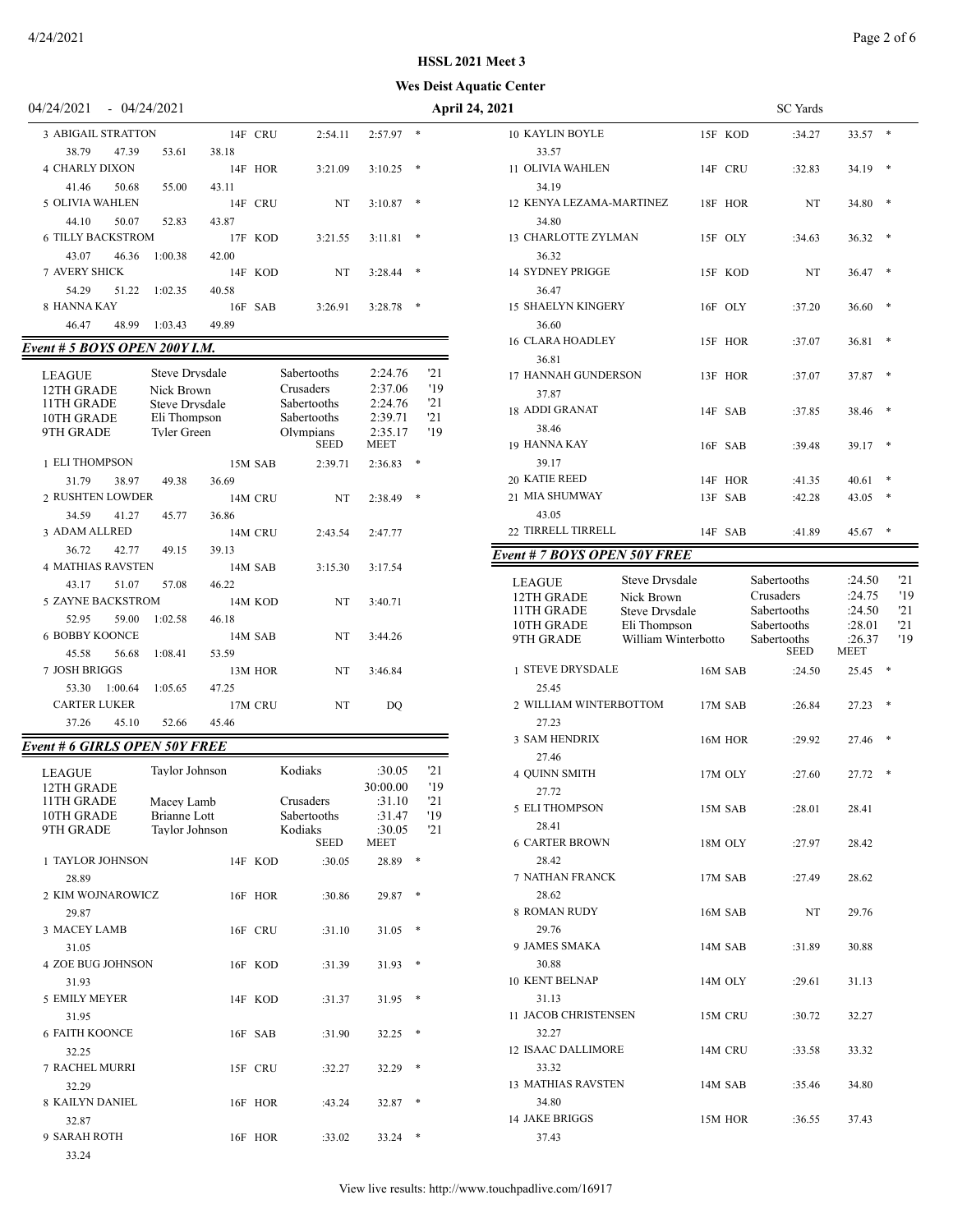### **Wes Deist Aquatic Center**

| 04/24/2021<br>$-04/24/2021$      |         |        |       | <b>April 24, 2021</b>                                     |         | <b>SC</b> Yards        |
|----------------------------------|---------|--------|-------|-----------------------------------------------------------|---------|------------------------|
| <b>15 CAMEREN EVANS</b><br>37.50 | 14M SAB | :37.63 | 37.50 | 10TH GRADE<br>Kavlin Bovle<br>9TH GRADE<br>Tavlor Johnson |         | Kodiaks<br>Kodiaks     |
| 16 WILLIAM PETERSON<br>37.59     | 14M CRU | :42.39 | 37.59 | 1 TAYLOR JOHNSON                                          | 14F KOD | <b>SEED</b><br>1:06.62 |
| 17 TAYTE BACKSTROM               | 14M KOD | :38.69 | 38.57 | 32.34<br>31.46<br>2 KIM WOJNAROWICZ                       | 16F     | <b>HOR</b><br>1:12.98  |
| 38.57<br><b>18 ALEC BROWER</b>   | 14M OLY | :36.63 | 38.98 | 35.60<br>32.67<br>3 ABIGAIL STRATTON                      | 14F CRU | 1:19.76                |
| 38.98<br><b>19 ISAAC COULSEY</b> | 14M OLY | :46.59 | 44.17 | 35.80<br>34.06<br><b>4 MACEY LAMB</b>                     | 16F CRU | 1:09.85                |
| 44.17<br>20 NOLAN MA<br>44.78    | 14M KOD | :41.38 | 44.78 | 37.35<br>34.01<br>5 KAYLIN BOYLE                          | 15F KOD | 1:16.05                |
|                                  |         |        |       |                                                           |         |                        |

## *Event # 8 GIRLS OPEN 100Y FLY*

| <b>LEAGUE</b><br>12TH GRADE<br>11TH GRADE<br>10TH GRADE<br>9TH GRADE | Kailey Johnson<br>Kailev Johnson<br>Sarah Roth<br>Taylor Johnson |         | Kodiaks<br>Kodiaks<br>Hornets<br>Kodiaks<br><b>SEED</b> | 1:17.89<br>30:00.00<br>1:17.89<br>1:29.96<br>1:22.21<br><b>MEET</b> | 121<br>'19<br>'21<br>'21<br>121 |
|----------------------------------------------------------------------|------------------------------------------------------------------|---------|---------------------------------------------------------|---------------------------------------------------------------------|---------------------------------|
| <b>1 RAMEN NOODLES JOHNSON</b>                                       |                                                                  | 16F KOD | 1:17.89                                                 | 1:18.56                                                             | *                               |
| 36.88<br>41.68                                                       |                                                                  |         |                                                         |                                                                     |                                 |
| 2. TILLY BACKSTROM                                                   |                                                                  | 17F KOD | 1:56.34                                                 | 1:35.99                                                             | $*$                             |
| 44.27<br>51.72                                                       |                                                                  |         |                                                         |                                                                     |                                 |
| 3 CHARLY DIXON                                                       |                                                                  | 14F HOR | NT                                                      | 1:39.39                                                             | *                               |
| 46 74<br>52.65                                                       |                                                                  |         |                                                         |                                                                     |                                 |
| <b>4 JAYNIE WRAY</b>                                                 |                                                                  | 17F HOR | 1:43.48                                                 | 1:42.80                                                             | $*$                             |
| 48.08<br>54.72                                                       |                                                                  |         |                                                         |                                                                     |                                 |
| 5 HANNA KAY                                                          |                                                                  | 16F SAB | 1:46.13                                                 | 1:44.18                                                             | *                               |
| 50.03<br>54.15                                                       |                                                                  |         |                                                         |                                                                     |                                 |
| <b>6 MAELI WOJNAROWICZ</b>                                           |                                                                  | 14F HOR | NT                                                      | 1:50.61                                                             | *                               |
| 51.35<br>59.26                                                       |                                                                  |         |                                                         |                                                                     |                                 |
| <b>7 AVERY SHICK</b>                                                 |                                                                  | 14F KOD | NT                                                      | 2:05.82                                                             | $*$                             |
| 58.07<br>1:07.75                                                     |                                                                  |         |                                                         |                                                                     |                                 |

### *Event # 9 BOYS OPEN 100Y FLY*

| <b>LEAGUE</b>            | Tyler Green   |         | Olympians   | 1:08.05             | '19        |
|--------------------------|---------------|---------|-------------|---------------------|------------|
| 12TH GRADE<br>11TH GRADE | Spencer Green |         | Olympians   | 30:00.00<br>1:10.18 | '19<br>'19 |
| 10TH GRADE               | Conner Turpin |         | Crusaders   | 1:15.91             | '19        |
| 9TH GRADE                | Tyler Green   |         | Olympians   | 1:08.05             | '19        |
|                          |               |         | <b>SEED</b> | <b>MEET</b>         |            |
| 1 ELI THOMPSON           |               | 15M SAB | 1:17.16     | 1:15.16             | $*$        |
| 33.83<br>41.33           |               |         |             |                     |            |
| 2 RUSHTEN LOWDER         |               | 14M CRU | 1:18.83     | 1:15.94             | *          |
| 35.13<br>40.81           |               |         |             |                     |            |
| <b>3 NATHAN FRANCK</b>   |               | 17M SAB | 1:23.85     | 1:18.12             | $*$        |
| 35.96<br>42.16           |               |         |             |                     |            |
| <b>4 BRIDGER HAMMER</b>  |               | 13M HOR | 1:18.71     | 1:18.15             | *          |
| 36.80<br>41.35           |               |         |             |                     |            |
| <b>5 CARTER BROWN</b>    |               | 18M OLY | NT          | 1:22.87             | *          |
| 38.30<br>44.57           |               |         |             |                     |            |
| <b>6 CARTER LUKER</b>    |               | 17M CRU | 1:23.21     | 1:24.73             | $*$        |
| 38.48<br>46.25           |               |         |             |                     |            |
| <b>7 JAMES SMAKA</b>     |               | 14M SAB | 1:37.91     | 1:32.91             | $*$        |
| 40.99                    |               |         |             |                     |            |
| ZAYNE BACKSTROM          |               | 14M KOD | NT          | DO                  |            |
| 40.14<br>53.25           |               |         |             |                     |            |

# *Event # 10 GIRLS OPEN 100Y FREE*

| LEAGUE.     | Tavlor Johnson | Kodiaks   | 1:06.62  | '21 |
|-------------|----------------|-----------|----------|-----|
| 12TH GRADE  |                |           | 30:00.00 | '19 |
| 11 TH GRADE | Macey Lamb     | Crusaders | 1:09.85  | '21 |
|             |                |           |          |     |

| 2021                                  |                                |            | SC Yards                          |                            |            |
|---------------------------------------|--------------------------------|------------|-----------------------------------|----------------------------|------------|
| 10TH GRADE<br>9TH GRADE               | Kaylin Boyle<br>Taylor Johnson |            | Kodiaks<br>Kodiaks<br><b>SEED</b> | 1:16.05<br>1:06.62<br>MEET | '21<br>'21 |
| <b>1 TAYLOR JOHNSON</b>               |                                | 14F KOD    | 1:06.62                           | 1:03.80                    | *          |
| 32.34<br>31.46                        |                                |            |                                   |                            |            |
| 2 KIM WOJNAROWICZ                     |                                | 16F HOR    | 1:12.98                           | 1:08.27                    | *          |
| 32.67<br>35.60                        |                                |            |                                   |                            |            |
| <b>3 ABIGAIL STRATTON</b>             |                                | 14F CRU    | 1:19.76                           | 1:09.86                    |            |
| 34.06<br>35.80                        |                                |            |                                   |                            |            |
| <b>4 MACEY LAMB</b>                   |                                | 16F CRU    | 1:09.85                           | 1:11.36                    | *          |
| 34.01<br>37.35<br>5 KAYLIN BOYLE      |                                | 15F KOD    | 1:16.05                           | 1:12.10                    | *          |
| 36.02<br>36.08                        |                                |            |                                   |                            |            |
| <b>6 EMILY MEYER</b>                  |                                | 14F KOD    | 1:08.63                           | 1:12.16                    | *          |
| 34.85<br>37.31                        |                                |            |                                   |                            |            |
| 7 SARAH ROTH                          | 16F                            | <b>HOR</b> | NT                                | 1:15.14                    | *          |
| 35.63<br>39.51                        |                                |            |                                   |                            |            |
| 8 FAITH KOONCE                        | 16F                            | <b>SAB</b> | 1:19.89                           | 1:15.30                    | *          |
| 36.13<br>39.17                        |                                |            |                                   |                            |            |
| 9 KAYLEN TURLEY                       |                                | 13F CRU    | 1:25.02                           | 1:16.41                    | *          |
| 37.71<br>38.70                        |                                |            |                                   |                            |            |
| 10 KATE HEINER                        |                                | 13F KOD    | 1:18.41                           | 1:18.48                    |            |
| 38.45<br>40.03                        |                                |            |                                   |                            |            |
| 11 JAYNIE WRAY                        |                                | 17F HOR    | 1:19.82                           | 1:22.36                    | *          |
| 39.06<br>43.30                        |                                |            |                                   |                            |            |
| <b>12 SYDNEY PRIGGE</b>               |                                | 15F KOD    | NT                                | 1:23.23                    | *          |
| 39.13                                 |                                |            |                                   |                            |            |
| 13 CLARA HOADLEY                      |                                | 15F HOR    | 2:05.67                           | 1:24.76                    | *          |
| 40.18<br>44.58                        |                                |            |                                   |                            |            |
| <b>14 HANNAH GUNDERSON</b>            | 13F                            | HOR        | 1:23.39                           | 1:25.32                    | *          |
| 42.16<br>43.16<br>15 CHARLOTTE ZYLMAN |                                | 15F OLY    | 1:22.76                           | 1:25.53                    | *          |
| 40.90<br>44.63                        |                                |            |                                   |                            |            |
| <b>16 SHAELYN KINGERY</b>             |                                | 16F OLY    | 1:26.04                           | 1:25.66                    |            |
| 39.44<br>46.22                        |                                |            |                                   |                            |            |
| <b>17 ADDI GRANAT</b>                 | 14F                            | <b>SAB</b> | 1:25.65                           | 1:26.27                    |            |
| 41.82<br>44.45                        |                                |            |                                   |                            |            |
| <b>18 NATALIE WARNER</b>              |                                | 15F CRU    | 1:26.17                           | 1:32.03                    | *          |
| 44.68<br>47.35                        |                                |            |                                   |                            |            |
| 19 KATIE REED                         | 14F                            | HOR        | 1:40.32                           | 1:32.34                    | *          |
| 46.44<br>45.90                        |                                |            |                                   |                            |            |
| 20 MIA SHUMWAY                        | 13F                            | <b>SAB</b> | 1:33.24                           | 1:33.65                    |            |
| 43.86<br>49.79                        |                                |            |                                   |                            |            |
| 21 CHELSEA WILDING                    |                                | 17F CRU    | 1:37.96                           | 1:35.53                    | $\ast$     |
| 44.83<br>50.70                        |                                |            |                                   |                            |            |
| Event # 11 BOYS OPEN 100Y FREE        |                                |            |                                   |                            |            |

| <b>LEAGUE</b><br>12TH GRADE<br>11TH GRADE<br>10TH GRADE<br>9TH GRADE |       | Steve Drysdale<br>Nick Brown<br><b>Steve Drysdale</b><br>Eli Thompson<br>Jonah Burns |         | Sabertooths<br>Crusaders<br><b>Sabertooths</b><br><b>Sabertooths</b><br>Kodiaks<br><b>SEED</b> | :56.14<br>:56.43<br>:56.14<br>1:02.75<br>:58.58<br><b>MEET</b> |   | '21<br>'19<br>'21<br>'21<br>'21 |
|----------------------------------------------------------------------|-------|--------------------------------------------------------------------------------------|---------|------------------------------------------------------------------------------------------------|----------------------------------------------------------------|---|---------------------------------|
| <b>STEVE DRYSDALE</b>                                                |       |                                                                                      | 16M SAB | :56.14                                                                                         | 55.76                                                          | * |                                 |
| 26.45                                                                | 29.31 | 2 WILLIAM WINTERBOTTOM                                                               | 17M SAB | 1:02.83                                                                                        | 1:01.60                                                        | * |                                 |
| 28.99                                                                | 32.61 |                                                                                      |         |                                                                                                |                                                                |   |                                 |
| <b>3 SAM HENDRIX</b>                                                 |       |                                                                                      | 16M HOR | 1:18.47                                                                                        | 1:05.29                                                        |   |                                 |
| 30.95                                                                | 34.34 |                                                                                      |         |                                                                                                |                                                                |   |                                 |
| <b>4 CALEB BENSON</b>                                                |       |                                                                                      | 16M CRU | 1:08.23                                                                                        | 1:05.80                                                        |   |                                 |
| 30.59                                                                | 35.21 |                                                                                      |         |                                                                                                |                                                                |   |                                 |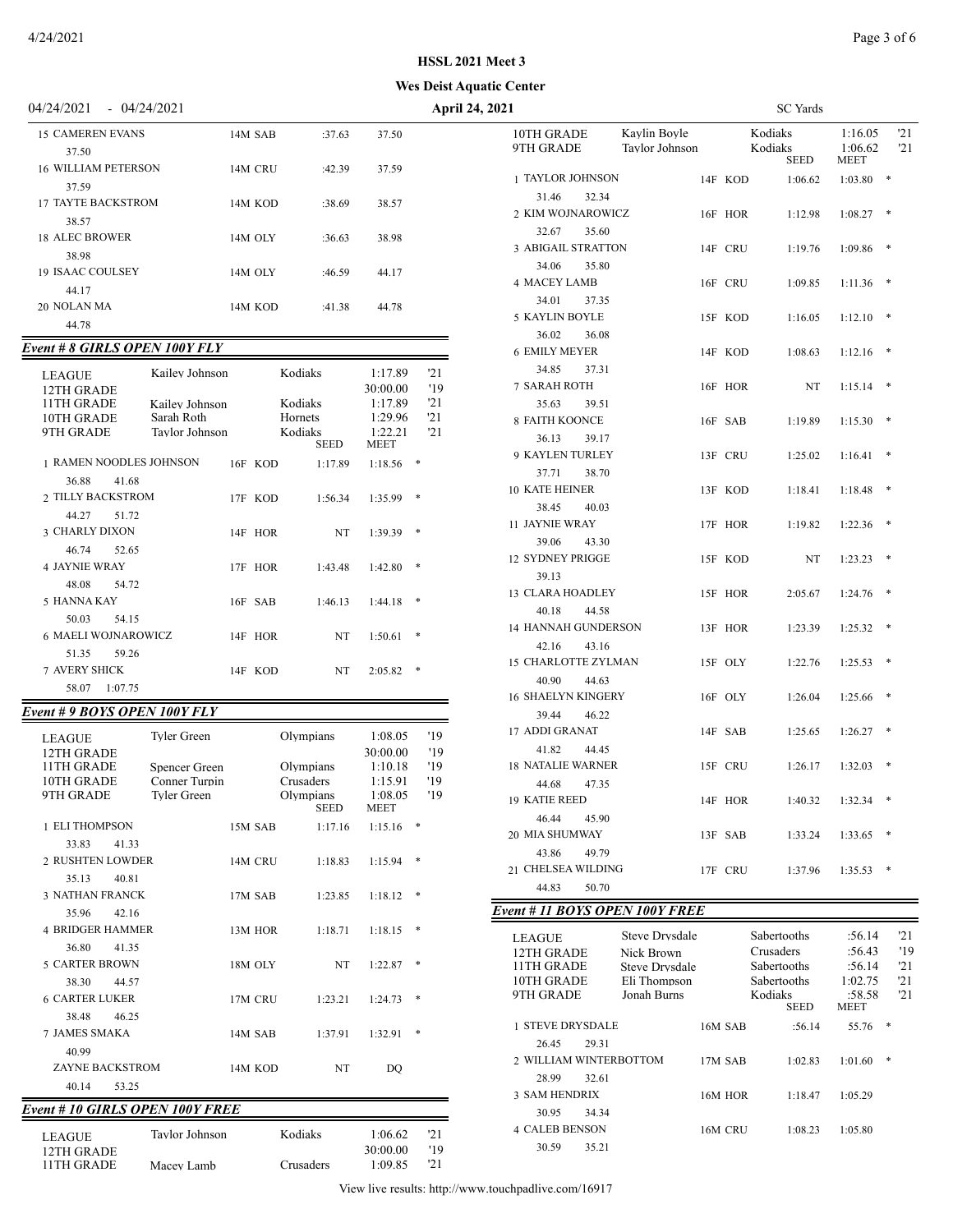-

### **Wes Deist Aquatic Center**

04/24/2021 - 04/24/2021 **April 24, 2021** SC Yards

| 04/24/2021                | $-04/24/2021$                   |         |         |         |
|---------------------------|---------------------------------|---------|---------|---------|
| <b>5 BRIDGER HAMMER</b>   |                                 | 13M HOR | 1:10.16 | 1:06.21 |
| 32.84                     | 33.37                           |         |         |         |
| 6 OUINN SMITH             |                                 | 17M OLY | 1:09.41 | 1:08.90 |
| 31.69                     | 37.21                           |         |         |         |
| <b>7 ROMAN RUDY</b>       |                                 | 16M SAB | NT      | 1:09.34 |
| 33.43 35.91               |                                 |         |         |         |
| 8 KENT BELNAP             |                                 | 14M OLY | 1:08.05 | 1:10.07 |
| 33.02                     | 36.77                           |         |         |         |
| <b>9 TYLER MURRI</b>      |                                 | 13M CRU | 1:22.18 | 1:20.21 |
| 39.34 40.87               |                                 |         |         |         |
| <b>10 ISAAC DALLIMORE</b> |                                 | 14M CRU | 1:20.91 | 1:20.74 |
| 41.38                     | 39.36                           |         |         |         |
| 11 JOSH BRIGGS            |                                 | 13M HOR | 1:17.30 | 1:21.51 |
| 36.60 44.91               |                                 |         |         |         |
| <b>12 CAMEREN EVANS</b>   |                                 | 14M SAB | 1:20.85 | 1:22.34 |
| 1:22.34                   |                                 |         |         |         |
| 13 MATHIAS RAVSTEN        |                                 | 14M SAB | 1:23.02 | 1:25.60 |
| 1:25.60                   |                                 |         |         |         |
| <b>14 BOBBY KOONCE</b>    |                                 | 14M SAB | 1:22.01 | 1:26.59 |
| 40.53                     | 46.06                           |         |         |         |
| <b>15 ALEC BROWER</b>     |                                 | 14M OLY | 1:24.68 | 1:28.64 |
| 42.10                     | 46.54                           |         |         |         |
| <b>16 JAKE BRIGGS</b>     |                                 | 15M HOR | 1:24.83 | 1:28.98 |
| 42.98                     | 46.00                           |         |         |         |
| 17 WILLIAM PETERSON       |                                 | 14M CRU | NT      | 1:35.11 |
| 44.73                     | 50.38                           |         |         |         |
| 18 NOLAN MA               |                                 | 14M KOD | 1:36.77 | 1:40.55 |
| 45.43                     | 55.12                           |         |         |         |
|                           | Event # 12 GIRLS OPEN 500Y FREE |         |         |         |
|                           |                                 |         |         |         |

| Veni # 12 GIRLS OPEN 3001 FREE |                |                |         |            |                        |             |                     |            |
|--------------------------------|----------------|----------------|---------|------------|------------------------|-------------|---------------------|------------|
| <b>LEAGUE</b><br>12TH GRADE    |                | Kailey Johnson |         |            | Kodiaks                |             | 6:33.96<br>30:00.00 | '21<br>'19 |
| 11TH GRADE                     |                | Kailev Johnson |         |            | Kodiaks                |             | 6:33.96             | '21        |
| 10TH GRADE                     |                | Brianne Lott   |         |            | Sabertooths            |             | 7:53.24             | '19        |
| 9TH GRADE                      |                | Tavlor Johnson |         |            | Kodiaks<br><b>SEED</b> | <b>MEET</b> | 6:54.61             | '21        |
| 1 ABIGAIL STRATTON             |                |                | 14F     | CRU        | 7:37.13                | 7:27.46     | *                   |            |
| 39.12<br>46.74                 | 43.89<br>35.42 | 45.42          | 45.90   | 48.40      | 47.92                  | 47.19       | 47.46               |            |
| 2 KAILYN DANIEL                |                |                | 16F     | <b>HOR</b> | NT                     | 7:29.65     | *                   |            |
| 40.07<br>41.53                 | 44.31<br>40.86 | 46.78          | 47.08   | 46.89      | 47.82                  | 46.04       | 48.27               |            |
| 3 RACHEL MURRI                 |                |                | 15F     | CRU        | 7:39.46                |             | *<br>7:47.94        |            |
| 39.87<br>46.77                 | 47.36<br>39.98 | 49.38          | 48.85   | 49.30      | 49.22                  | 48.76       | 48.45               |            |
| <b>4 KENYA LEZAMA-MARTINEZ</b> |                |                | 18F     | <b>HOR</b> | NT                     | 7:51.06     | ∗                   |            |
| 39.84<br>51.41                 | 43.68<br>48.22 | 45.58          | 46.45   | 47.34      | 48.27                  | 49.40       | 50.87               |            |
| 5 KATE HEINER                  |                |                | 13F     | <b>KOD</b> | NT                     | 7:54.80     | ∗                   |            |
| 41.27<br>49.05                 | 46.66<br>41.50 | 49.20          | 48.06   | 48.85      | 50.00                  | 50.70       | 49.51               |            |
| TIRRELL TIRRELL                |                |                |         | 14F SAB    | NT                     |             | DO                  |            |
| 48.59                          | 1:04.49        | 1:05.85        | 1:02.79 | 1:05.48    | 1:02.73                | 1:04.49     | 1:04.53             |            |

| Event # 13 BOYS OPEN 500Y FREE |                    |                          |                        |     |  |  |  |  |
|--------------------------------|--------------------|--------------------------|------------------------|-----|--|--|--|--|
| <b>LEAGUE</b>                  | Spencer Green      | Olympians                | 6:15.86                | '19 |  |  |  |  |
| 12TH GRADE                     | Carter Brown       | Olympians                | 7:44.73                | '21 |  |  |  |  |
| 11 TH GRADE                    | Spencer Green      | Olympians                | 6:15.86                | '19 |  |  |  |  |
| 10TH GRADE                     | Conner Turpin      | Crusaders                | 7:23.50                | '19 |  |  |  |  |
| 9TH GRADE                      | <b>Tyler Green</b> | Olympians<br><b>SEED</b> | 6:26.47<br><b>MEET</b> | '19 |  |  |  |  |

| 1 STEVE DRYSDALE                |                |             | 16M SAB | NT          | 6:06.09             | ∗      |  |
|---------------------------------|----------------|-------------|---------|-------------|---------------------|--------|--|
| 29.94<br>32.78                  | 34.41          | 38.18       | 38.93   | 39.43       | 39.65               | 39.37  |  |
| 38.91<br>34.49                  |                |             |         |             |                     |        |  |
| 2 RUSHTEN LOWDER                |                |             | 14M CRU | NT          | 6:46.19             | ∗      |  |
| 40.76<br>35.70                  | 41.59          | 42.82 43.48 |         | 43.05       | 42.39               | 41.38  |  |
| 40.27<br>34.75                  |                |             |         |             |                     |        |  |
| 3 JAMES SMAKA                   |                |             | 14M SAB |             | NT 7:37.11          |        |  |
| 39.76<br>42.54                  | 44.82          | 45.65       | 46.61   | 47.47       | 49.26               | 49.28  |  |
| 49.95<br>41.77                  |                |             |         |             |                     |        |  |
| <b>4 ZAYNE BACKSTROM</b>        |                |             | 14M KOD | NT          | 7:51.40             |        |  |
| 44.33<br>39.47                  | 46.92          | 48.10       | 50.43   |             | 5:29.51             | 50.23  |  |
| 47.75<br>43.91                  |                |             |         |             |                     |        |  |
|                                 |                |             |         |             |                     |        |  |
| Event # 14 GIRLS OPEN 100Y BACK |                |             |         |             |                     |        |  |
| LEAGUE                          | Emily Meyer    |             |         | Kodiaks     | 1:16.58             | 21     |  |
| 12TH GRADE                      |                |             |         |             | 30:00.00            | '19    |  |
| 11TH GRADE                      | Kailev Johnson |             |         | Kodiaks     | 1:18.25             | '21    |  |
| 10TH GRADE                      | Kaylin Boyle   |             |         | Kodiaks     | 1:20.85             | '21    |  |
| 9TH GRADE                       | Emily Mever    |             |         | Kodiaks     | 1:16.58             | '21    |  |
|                                 |                |             |         | <b>SEED</b> | <b>MEET</b>         |        |  |
| 1 KAYLIN BOYLE                  |                |             | 15F KOD | 1:20.58     | 1:18.47             | *      |  |
| 39.78<br>38.69                  |                |             |         |             |                     |        |  |
| 2 EMILY MEYER                   |                |             | 14F KOD | 1:16.58     | 1:18.64             | *      |  |
|                                 |                |             |         |             |                     |        |  |
| 39.46<br>39.18                  |                |             |         |             |                     |        |  |
| <b>3 ABIGAIL STRATTON</b>       |                |             | 14F CRU | 1:19.67     | 1:18.97             | *      |  |
| 39.64<br>39.33                  |                |             |         |             |                     |        |  |
| <b>4 KIM WOJNAROWICZ</b>        |                |             | 16F HOR | 1:28.59     | 1:20.98             | *      |  |
| 40.38<br>40.60                  |                |             |         |             |                     |        |  |
| 5 TAYLOR JOHNSON                |                |             | 14F KOD | 1:27.81     | 1:23.05             | *      |  |
| 40.52<br>42.53                  |                |             |         |             |                     |        |  |
|                                 |                |             |         |             |                     | *      |  |
| <b>6 TILLY BACKSTROM</b>        |                |             | 17F KOD | 1:27.40     | 1:25.19             |        |  |
| 41.92<br>43.27                  |                |             |         |             |                     |        |  |
| 7 KAYLEN TURLEY                 |                |             | 13F CRU | 1:28.21     | 1:27.04             | *      |  |
| 1:27.04                         |                |             |         |             |                     |        |  |
| 8 SARAH ROTH                    |                |             | 16F HOR | NT          | 1:27.99             | *      |  |
| 45.46<br>42.53                  |                |             |         |             |                     |        |  |
| 9 MAELI WOJNAROWICZ             |                |             | 14F HOR | 1:27.99     | 1:29.66             | *      |  |
| 42.60<br>47.06                  |                |             |         |             |                     |        |  |
| 10 CHARLOTTE ZYLMAN             |                |             |         |             |                     | *      |  |
|                                 |                |             | 15F OLY | 1:27.65     | 1:29.77             |        |  |
| 44.37<br>45.40                  |                |             |         |             |                     |        |  |
| <b>11 RACHEL MURRI</b>          |                |             | 15F CRU | 1:29.92     | 1:33.85             | *      |  |
| 46.96<br>46.89                  |                |             |         |             |                     |        |  |
| 12 KENYA LEZAMA-MARTINEZ        |                |             | 18F HOR | 1:28.56     | 1:34.44             | $\ast$ |  |
| 48.72<br>45.72                  |                |             |         |             |                     |        |  |
| <b>13 KATE HEINER</b>           |                |             | 13F KOD |             | $1:36.07$ $1:37.29$ |        |  |
| 48.72<br>48.57                  |                |             |         |             |                     |        |  |
|                                 |                |             |         |             |                     | ∗      |  |
| <b>14 CHARLY DIXON</b>          |                |             | 14F HOR | 1:38.59     | 1:38.20             |        |  |
| 47.97<br>50.23                  |                |             |         |             |                     |        |  |
|                                 |                |             |         |             |                     |        |  |
| 15 HANNA KAY                    |                |             | 16F SAB | 1:38.69     | 1:39.36             | *      |  |
| 1:39.36                         |                |             |         |             |                     |        |  |
| 16 MIA SHUMWAY                  |                |             | 13F SAB | 1:46.73     | 1:45.21             | ∗      |  |
| 49.53                           |                |             |         |             |                     |        |  |
| 55.68                           |                |             |         |             |                     | $\ast$ |  |
| 17 HANNAH GUNDERSON             |                |             | 13F HOR | 1:46.47     | 1:48.10             |        |  |
| 1:48.10                         |                |             |         |             |                     |        |  |
| 18 CHELSEA WILDING              |                |             | 17F CRU | 1:50.68     | 1:53.79             | $\ast$ |  |
| 1:53.79                         |                |             |         |             |                     |        |  |
| <b>19 KATIE REED</b>            |                |             | 14F HOR | 1:56.72     | 1:54.77             | $\ast$ |  |
| 58.51<br>56.26                  |                |             |         |             |                     |        |  |
| 20 JAYNIE WRAY                  |                |             | 17F HOR | 1:46.96     | 1:58.76             | *      |  |

TIRRELL TIRRELL 14F SAB 1:57.97 DQ

57.34 1:03.82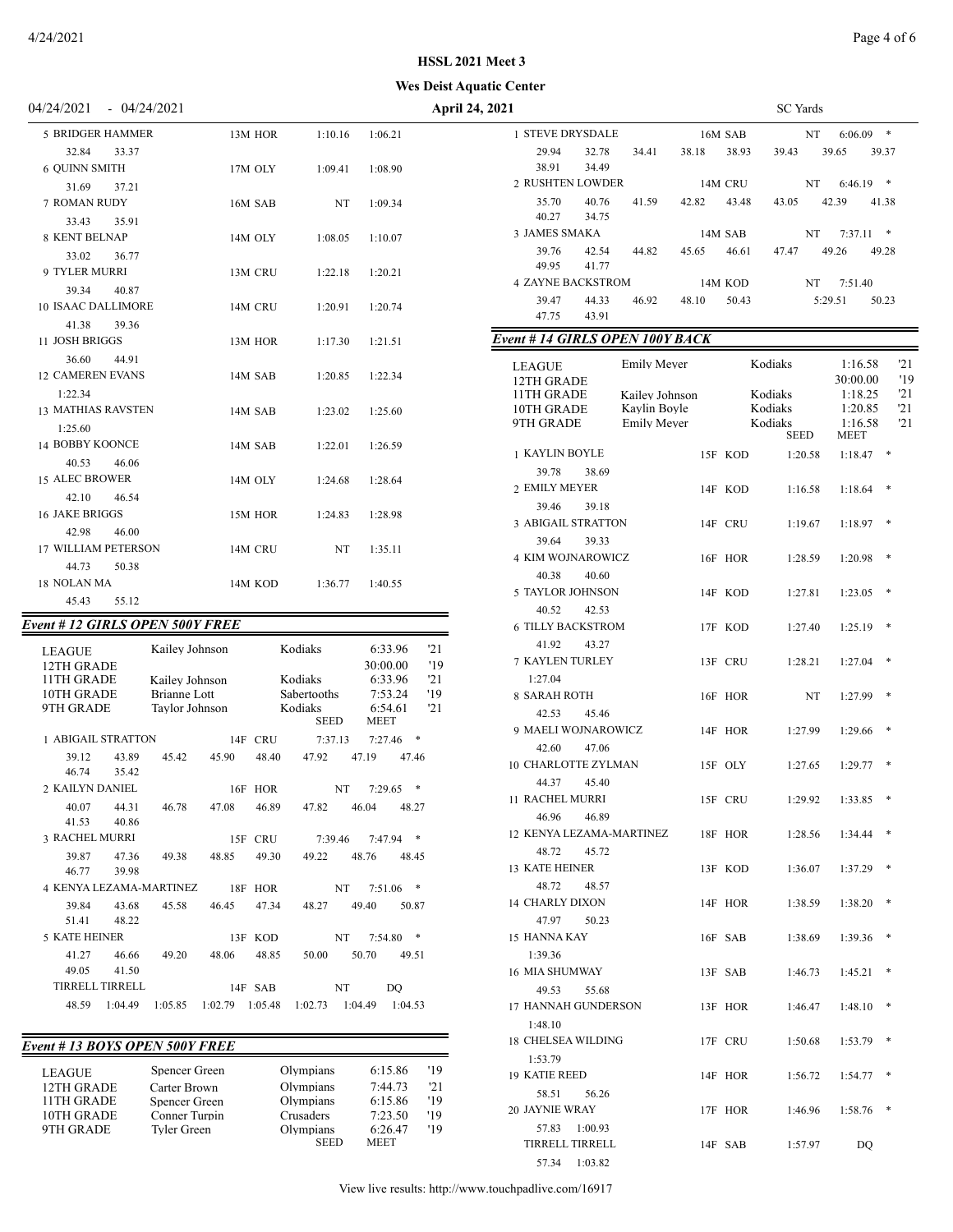### **HSSL 2021 Meet 3**

### **Wes Deist Aquatic Center**

| <b>NATALIE WARNER</b>                                                |                                                                                                    | 15F CRU | 1:36.23                                                                            | DQ                                                                 |                                |
|----------------------------------------------------------------------|----------------------------------------------------------------------------------------------------|---------|------------------------------------------------------------------------------------|--------------------------------------------------------------------|--------------------------------|
| 51.75<br>53.43                                                       |                                                                                                    |         |                                                                                    |                                                                    |                                |
| Event # 15 BOYS OPEN 100Y BACK                                       |                                                                                                    |         |                                                                                    |                                                                    |                                |
| <b>LEAGUE</b><br>12TH GRADE<br>11TH GRADE<br>10TH GRADE<br>9TH GRADE | <b>Steve Drysdale</b><br>Nick Brown<br><b>Steve Drysdale</b><br>Eli Thompson<br><b>Tyler Green</b> |         | Sabertooths<br>Crusaders<br>Sabertooths<br>Sabertooths<br>Olympians<br><b>SEED</b> | 1:02.39<br>1:08.82<br>1:02.39<br>1:11.02<br>1:10.82<br><b>MEET</b> | '21<br>'19<br>'21<br>21<br>'19 |
| 1 OUINN SMITH                                                        |                                                                                                    | 17M OLY | 1:11.83                                                                            | 1:08.40                                                            | $\ast$                         |
| 32.40<br>36.00<br>2 ELI THOMPSON<br>33.50<br>37.72                   |                                                                                                    | 15M SAB | 1:11.02                                                                            | 1:11.22                                                            |                                |
| 3 ADAM ALLRED                                                        |                                                                                                    | 14M CRU | 1:16.00                                                                            | 1:14.37                                                            |                                |
| 36.36<br>38.01<br>4 NATHAN FRANCK<br>38.74<br>41.77                  |                                                                                                    | 17M SAB | 1:16.99                                                                            | 1:20.51                                                            |                                |
| <b>5 CARTER LUKER</b><br>39.06<br>43.71                              |                                                                                                    | 17M CRU | 1:28.33                                                                            | 1:22.77                                                            |                                |
| <b>6 KENT BELNAP</b><br>41.38<br>43.32                               |                                                                                                    | 14M OLY | 1:19.93                                                                            | 1:24.24                                                            |                                |
| <b>7 SAM HENDRIX</b><br>1:30.05                                      |                                                                                                    | 16M HOR | 1:37.13                                                                            | 1:30.05                                                            |                                |
| 8 CALEB BENSON<br>42.48<br>49.56                                     |                                                                                                    | 16M CRU | 1:34.06                                                                            | 1:32.04                                                            |                                |
| 9 TYLER MURRI<br>47.40<br>50.40                                      |                                                                                                    | 13M CRU | 1:44.69                                                                            | 1:37.80                                                            |                                |
| 10 JACOB CHRISTENSEN<br>1:29.90                                      |                                                                                                    | 15M CRU | 1:26.71                                                                            | 1:38.98                                                            |                                |
| <b>11 ISAAC DALLIMORE</b><br>50.52<br>50.94                          |                                                                                                    | 14M CRU | 1:39.28                                                                            | 1:41.00                                                            |                                |
| <b>12 ALEC BROWER</b><br>51.73<br>53.34                              |                                                                                                    | 14M OLY | 1:51.84                                                                            | 1:45.07                                                            |                                |
| 13 JOSH BRIGGS<br>51.31<br>57.04                                     |                                                                                                    | 13M HOR | 1:47.55                                                                            | 1:48.35                                                            |                                |
| 14 ISAAC COULSEY<br>2:04.29                                          |                                                                                                    | 14M OLY | 2:04.67                                                                            | 2:04.29                                                            |                                |
| 15 NOLAN MA<br>1:07.95<br>1:19.12                                    |                                                                                                    | 14M KOD | 2:08.99                                                                            | 2:27.07                                                            |                                |
| <b>JAKE BRIGGS</b><br>48.65<br>50.26                                 |                                                                                                    | 15M HOR | 1:42.63                                                                            | DO                                                                 |                                |
| <b>WILLIAM PETERSON</b><br>55.10<br>57.14                            |                                                                                                    | 14M CRU | 2:32.64                                                                            | DO                                                                 |                                |

# *Event # 16 GIRLS OPEN 100Y BREAST*

| LEAGUE<br>12TH GRADE  | Macev Lamb       |                          |            | Crusaders              | 1:16.95<br>30:00.00 | '21<br>'19 |
|-----------------------|------------------|--------------------------|------------|------------------------|---------------------|------------|
| 11TH GRADE            | Macev Lamb       |                          |            | Crusaders              | 1:16.95             | '21        |
| 10TH GRADE            | Kailyn Daniel    |                          |            | <b>Hornets</b>         | 1:34.91             | '21        |
| 9TH GRADE             | <b>Livy Bell</b> | Olympians<br><b>SEED</b> |            | 1:28.26<br><b>MEET</b> | '19                 |            |
| 1 MACEY LAMB          |                  |                          | 16F CRU    | 1:16.95                | 1:16.33             | $*$        |
| 40.89<br>35.44        |                  |                          |            |                        |                     |            |
| 2 KAILYN DANIEL       |                  | 16F                      | <b>HOR</b> | 1:34.91                | 1:33.89             | $*$        |
| 44.17<br>49.72        |                  |                          |            |                        |                     |            |
| 3 OLIVIA WAHLEN       |                  | 14F                      | <b>CRU</b> | 1:32.89                | 1:35.87             | $*$        |
| 50.53<br>45.34        |                  |                          |            |                        |                     |            |
| <b>4 FAITH KOONCE</b> |                  | 16F                      | <b>SAB</b> | 1:35.65                | 1:35.96             | $*$        |
| 49.83<br>46.13        |                  |                          |            |                        |                     |            |
| 5 SHAELYN KINGERY     |                  |                          | $16F$ OLY  | 1:35.97                | 1:36.83             | $*$        |
| 46.05<br>50.78        |                  |                          |            |                        |                     |            |

| 04/24/2021                               | $-04/24/2021$                                 |                                         | <b>April 24, 2021</b>                              |                                               |         | SC Yards               |
|------------------------------------------|-----------------------------------------------|-----------------------------------------|----------------------------------------------------|-----------------------------------------------|---------|------------------------|
| <b>NATALIE WARNER</b><br>51.75<br>53.43  | 15F CRU                                       | 1:36.23                                 | <b>DQ</b>                                          | <b>6 SYDNEY PRIGGE</b><br>45.86<br>53.26      | 15F KOD | NT<br>$1:39.54$ *      |
| Event # 15 BOYS OPEN 100Y BACK           |                                               |                                         |                                                    | 7 CHELSEA WILDING<br>50.83<br>53.85           | 17F CRU | 1:41.47<br>$1:44.68$ * |
| <b>LEAGUE</b><br>12TH GRADE              | <b>Steve Drysdale</b><br>Nick Brown           | Sabertooths<br>Crusaders                | '21<br>1:02.39<br>1:08.82<br>'19                   | <b>8 NATALIE WARNER</b><br>53.94<br>54.82     | 15F CRU | $1:48.76$ *<br>1:45.64 |
| 11TH GRADE<br>10TH GRADE<br>9TH GRADE    | Steve Drysdale<br>Eli Thompson<br>Tyler Green | Sabertooths<br>Sabertooths<br>Olympians | '21<br>1:02.39<br>'21<br>1:11.02<br>1:10.82<br>'19 | 9 CHARLY DIXON<br>53.09<br>55.89              | 14F HOR | 1:48.98 *<br>1:43.75   |
| 1 OUINN SMITH                            | 17M OLY                                       | <b>SEED</b><br>1:11.83                  | <b>MEET</b><br>$\ast$<br>1:08.40                   | <b>10 MAELI WOJNAROWICZ</b><br>53.21<br>56.06 | 14F HOR | $1:49.27$ *<br>1:55.44 |
| 32.40<br>36.00<br>2 ELI THOMPSON         | 15M SAB                                       | 1:11.02                                 | 1:11.22                                            | 11 KAYLEN TURLEY<br>53.34<br>56.13            | 13F CRU | NT<br>$1:49.47$ *      |
| 37.72<br>33.50<br>3 ADAM ALLRED          | 14M CRU                                       | 1:16.00                                 | 1:14.37                                            | 12 MIA SHUMWAY<br>53.95<br>56.44              | 13F SAB | 1:52.59<br>$1:49.56$ * |
| 36.36<br>38.01<br><b>4 NATHAN FRANCK</b> | 17M SAB                                       | 1:16.99                                 | 1:20.51                                            | 13 TILLY BACKSTROM<br>52.63<br>58.30          | 17F KOD | $1:50.93$ *<br>1:45.83 |
| 38.74<br>41.77<br>5 CARTER LUKER         | 17M CRU                                       | 1:28.33                                 | 1:22.77                                            | 14 ADDI GRANAT<br>53.40<br>58.07              | 14F SAB | 1:52.74<br>$1:51.47$ * |
| 39.06<br>43.71<br><b>6 KENT BELNAP</b>   | 14M OLY                                       | 1:19.93                                 | 1:24.24                                            | <b>15 AVERY SHICK</b><br>53.75<br>1:02.66     | 14F KOD | $1:55.87$ *<br>2:17.47 |
| 41.38<br>43.32<br>7 SAM HENDRIX          | 16M HOR                                       | 1:37.13                                 | 1:30.05                                            | 16 KATIE REED<br>1:01.63<br>1:04.81           | 14F HOR | 2:12.52<br>$2:06.44$ * |
|                                          |                                               |                                         |                                                    |                                               |         |                        |

# *Event # 17 BOYS OPEN 100Y BREAST*

| <b>LEAGUE</b><br>12TH GRADE<br>11TH GRADE   | <b>Steve Drysdale</b><br><b>Steve Drysdale</b> |         | Sabertooths<br>Sabertooths          | 1:06.07<br>30:00.00<br>1:06.07    |   | 121<br>'19<br>'21 |
|---------------------------------------------|------------------------------------------------|---------|-------------------------------------|-----------------------------------|---|-------------------|
| 10TH GRADE<br>9TH GRADE                     | Rushten Lowder<br>Jonah Burns                  |         | Crusaders<br>Kodiaks<br><b>SEED</b> | 1:19.35<br>1:19.27<br><b>MEET</b> |   | 21<br>'21         |
| <b>1 STEVE DRYSDALE</b>                     |                                                | 16M SAB | 1:06.07                             | 1:09.24                           | * |                   |
| 36.96<br>32.28<br>2 ADAM ALLRED             |                                                | 14M CRU | 1:23.35                             | 1:23.75                           | * |                   |
| 40.20<br>43.55                              |                                                |         |                                     |                                   |   |                   |
| <b>3 ROMAN RUDY</b>                         |                                                | 16M SAB | 1:24.65                             | 1:23.94                           | * |                   |
| 39.04<br>44.90                              |                                                |         |                                     |                                   |   |                   |
| <b>4 WILLIAM WINTERBOTTOM</b>               |                                                | 17M SAB | 1:25.44                             | 1:24.59                           | * |                   |
| 40.07<br>44.52                              |                                                |         |                                     |                                   |   |                   |
| <b>5 CALEB BENSON</b>                       |                                                | 16M CRU | 1:26.18                             | 1:26.96                           | * |                   |
| 40.57<br>46.39                              |                                                |         |                                     |                                   |   |                   |
| <b>6 SAM HENDRIX</b><br>46.55               |                                                | 16M HOR | 1:39.36                             | 1:27.99                           | * |                   |
| 41.44<br><b>7 CARTER LUKER</b>              |                                                | 17M CRU | 1:30.55                             | 1:29.20                           | * |                   |
| 41.00<br>48.20                              |                                                |         |                                     |                                   |   |                   |
| 8 MATHIAS RAVSTEN                           |                                                | 14M SAB | 1:40.64                             | 1:34.84                           | * |                   |
| 45.35<br>49.49                              |                                                |         |                                     |                                   |   |                   |
| 9 ZAYNE BACKSTROM                           |                                                | 14M KOD | 1:33.77                             | 1:36.82                           | * |                   |
| 44.78<br>52.04                              |                                                |         |                                     |                                   |   |                   |
| 10 BRIDGER HAMMER                           |                                                | 13M HOR | 1:37.22                             | 1:42.40                           | * |                   |
| 48.60<br>53.80                              |                                                |         |                                     |                                   |   |                   |
| 11 JOSH BRIGGS                              |                                                | 13M HOR | 1:45.06                             | 1:47.09                           | * |                   |
| 51.12<br>55.97<br><b>12 ISAAC DALLIMORE</b> |                                                | 14M CRU | 1:42.92                             | 1:47.26                           | * |                   |
| 51.53<br>55.73                              |                                                |         |                                     |                                   |   |                   |
| <b>13 JACOB CHRISTENSEN</b>                 |                                                | 15M CRU | NT                                  | 1:52.79                           | * |                   |
| 51.60<br>1:01.19                            |                                                |         |                                     |                                   |   |                   |
| <b>14 WILLIAM PETERSON</b>                  |                                                | 14M CRU | NT                                  | 1:56.53                           | * |                   |
| 55.77<br>1:00.76                            |                                                |         |                                     |                                   |   |                   |
| <b>15 BOBBY KOONCE</b>                      |                                                | 14M SAB | 1:58.03                             | 2:05.10                           | * |                   |
| 58.58<br>1:06.52                            |                                                |         |                                     |                                   |   |                   |